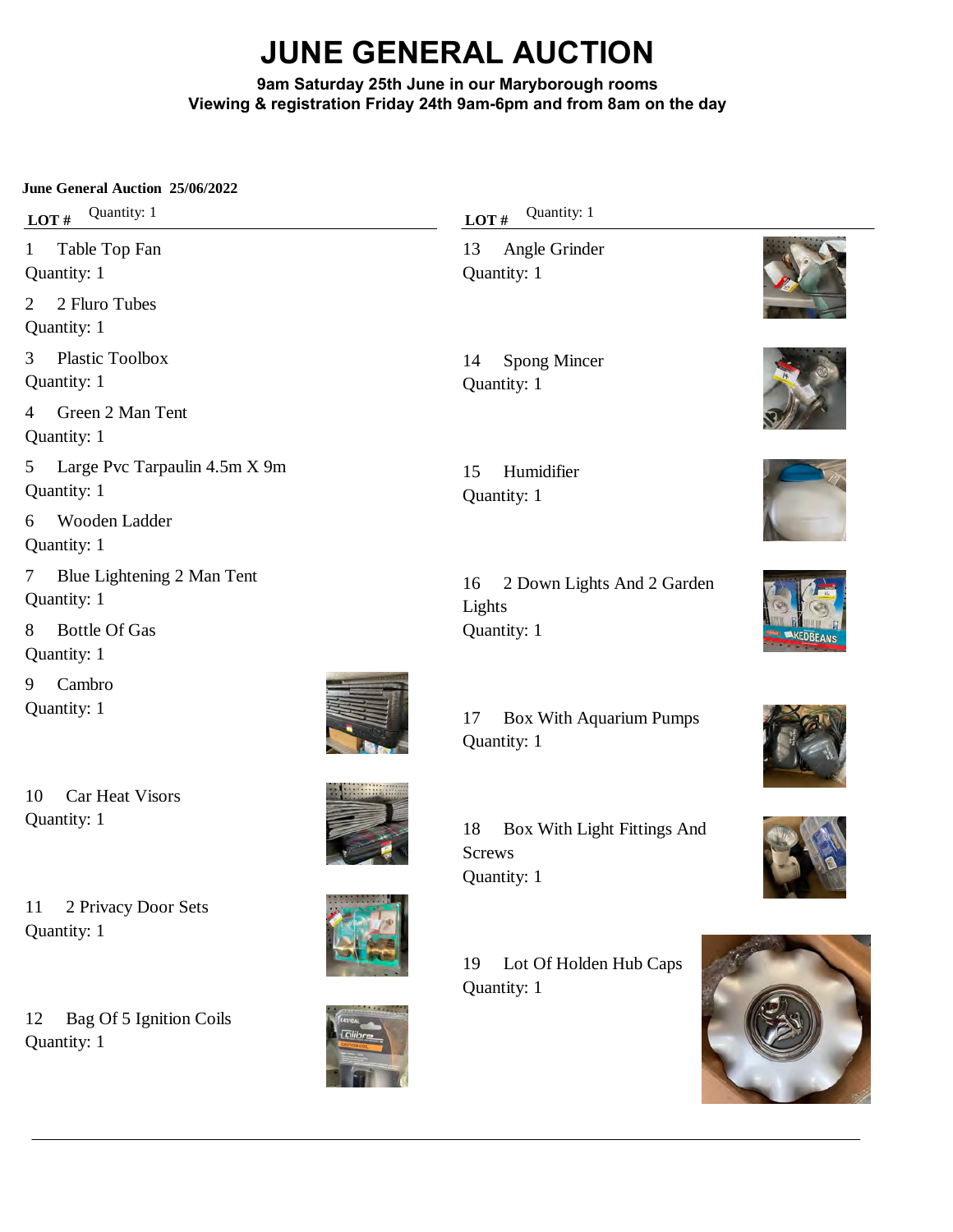#### **June General Auction 25/06/2022**

**LOT** # Quantity: 1

Quantity: 1

20 1/4 Horsepower Electric Motor Quantity: 1

21 Blue Tool Box And Contents





22 Endless Chain Pulley Quantity: 1

24 Pair Of Boat Trailer Wheels

26 Box Of Various Wheels Etc

27 Boat Boarding Ladder

25 Electric Boat Winch

23 Camp Oven

Quantity: 1

Quantity: 1

Quantity: 1

Quantity: 1

Quantity: 1



Quantity: 1

32 Lot Of Garden Tools













33 Pair Steel Underbed Drawers

31 Ryobi Pole Chainsaw With Batt

34 Vintage Glo Hill Steak Knives New in box Quantity: 1

35 Wooden Bed Table Quantity: 1

36 Box Of Vintage Hats Etc Quantity: 1

37 Lot Of Vintage Vases Etc Quantity: 1







29 Prorack Universal Car Roof Racks New in box Quantity: 1



**LOT**  $#$  Quantity: 1

Quantity: 1

And Charger Quantity: 1

30 2 Vintage Suitcases









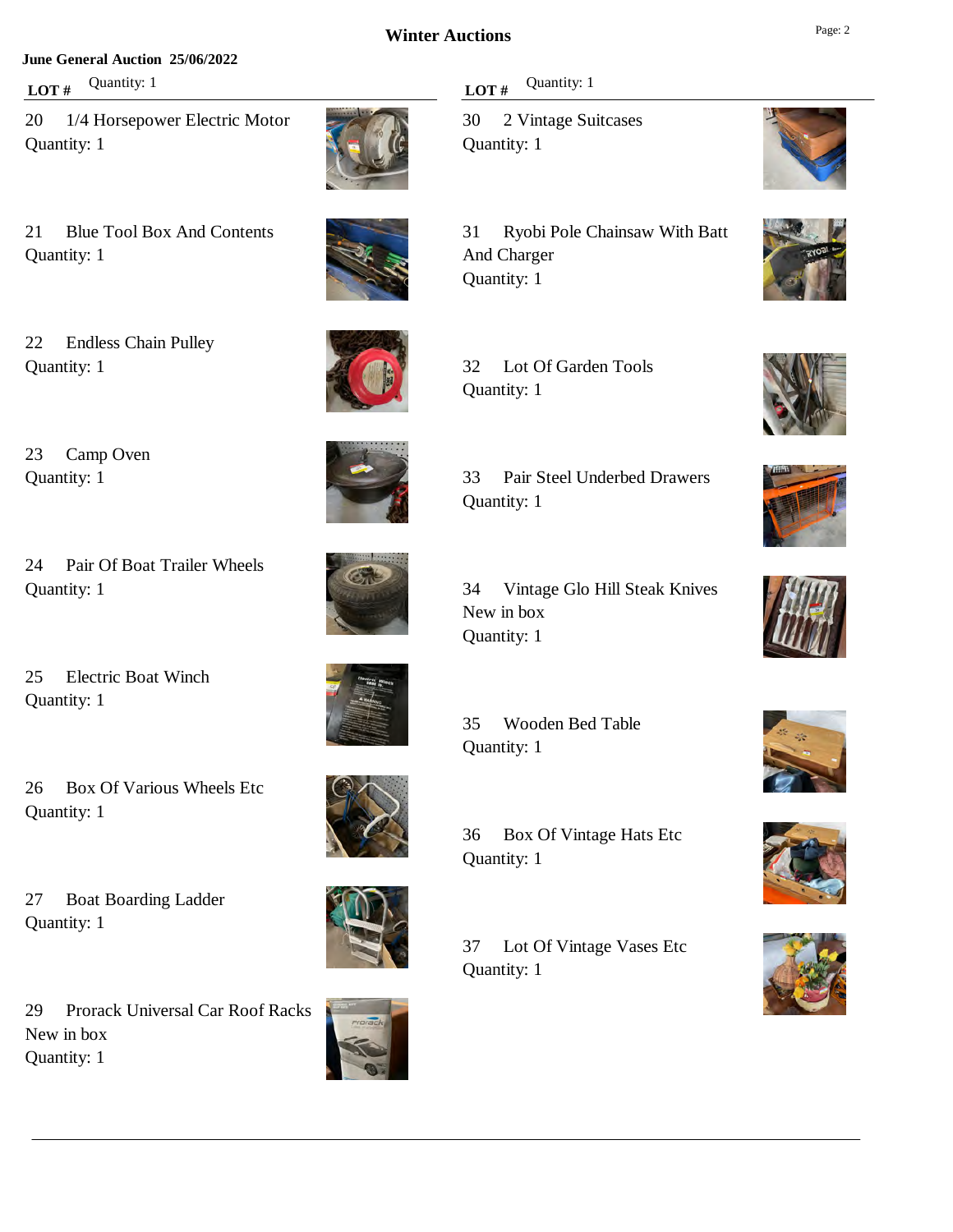#### **June General Auction 25/06/2022**

**LOT** # Quantity: 1

40 Stack Hats Etc

Quantity: 1

Quantity: 1

38 Large Lot Collectable Plastic Toys Toy story, looney tunes etc Quantity: 1

39 Glide Single Kayak With Paddle Quantity: 1



LOT # Quantity: 1

46 Retro Ice Bucket Quantity: 1

47 Pair Vintage Spectacles Quantity: 1



48 Rogers & Hammerstein Dvd Box Set Quantity: 1









42 Lot Of Miniature China Quantity: 1

41 Vintage Bevelled Glass Mirror



49 Large Lot Plush Toys Quantity: 1

50 Double Mosquito Net Quantity: 1 51 Rummage Box Kids Toys And Books Quantity: 1

43 Chinese Dinner Set 23 pieces Quantity: 1

44 Vintage Wooden Robots Quantity: 1

45 Thomas The Tank Engine Toys New in box Quantity: 1



52 Vintage China Wash Jug And Bowl Quantity: 1

53 Large Bag Of Lego Quantity: 1











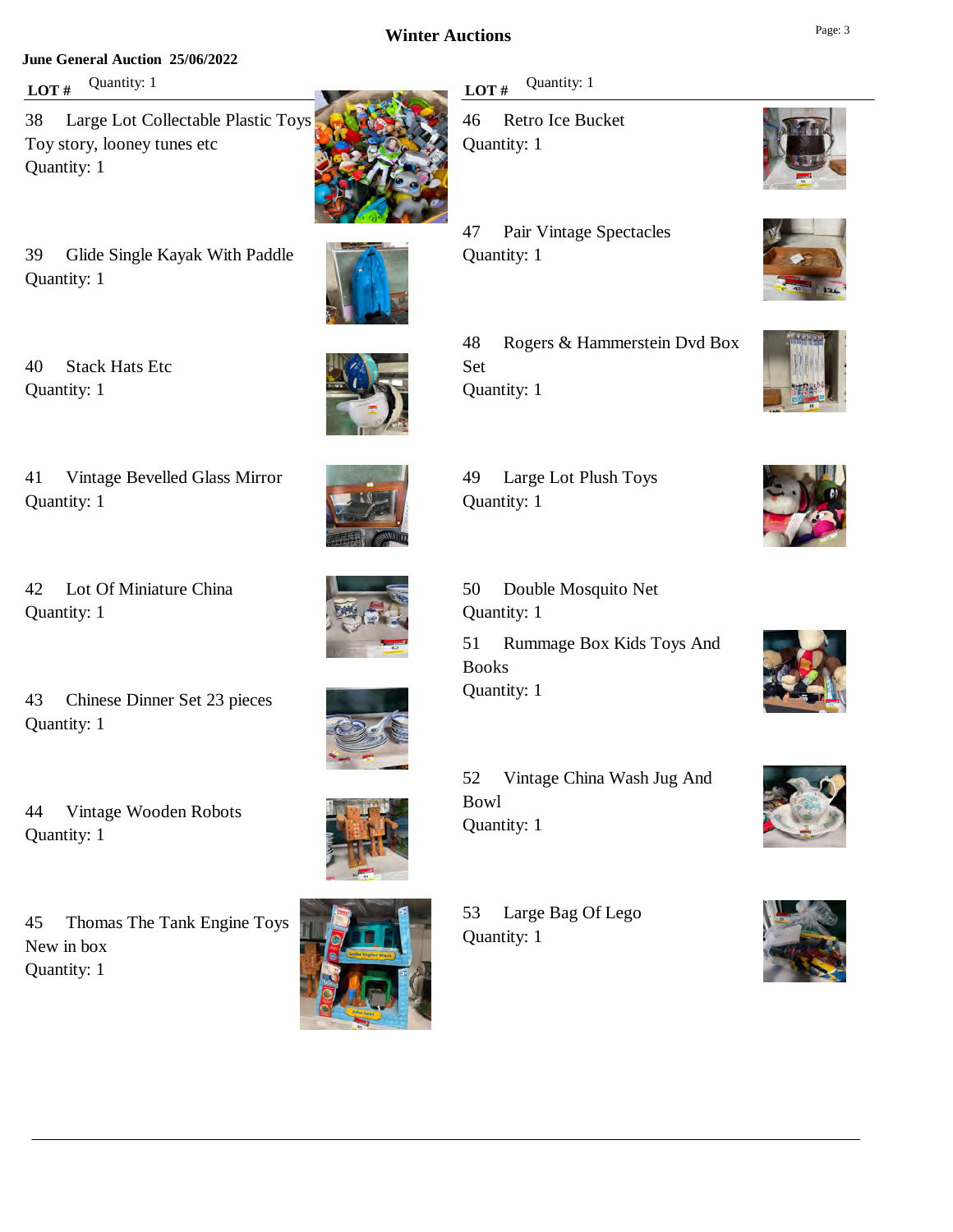#### **June General Auction 25/06/2022**

**LOT**  $#$  Quantity: 1

54 Thomas Tank Engine Toys Quantity: 1

55 Wall Mirror Quantity: 1

56 Large Box Dolls Quantity: 1

57 Rummage Box

Quantity: 1



65 Wooden Canteen Of Fish Knives Quantity: 1



58 Lot Of Avon Bottles Quantity: 1

59 Rummage Box Quantity: 1

60 Rummage Box Quantity: 1

61 Rummage Box

62 Wicker Picnic Basket

Quantity: 1

Quantity: 1

68 Trio Of Character Jugs

69 Lot Of Various China Pieces Quantity: 1

70 Large Wall Clock Quantity: 1

> 71 Rummage Box Quantity: 1

# **LOT**  $#$  Quantity: 1

63 Various Glassware Quantity: 1

64 Ginger Jar Etc Quantity: 1

























# 66 Bee Hive Cookie Jar



67 Vintage Kero Lamp Quantity: 1









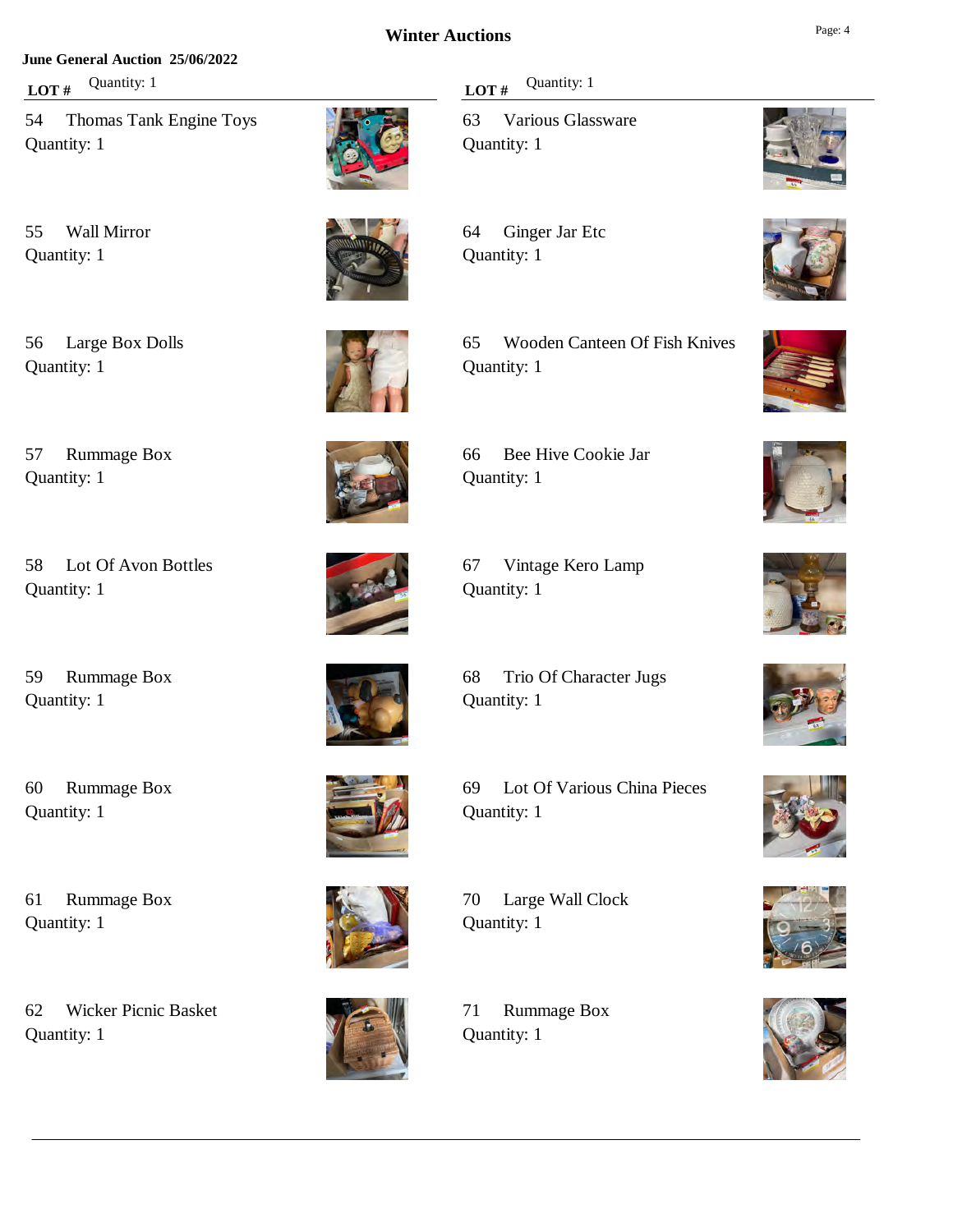#### **June General Auction 25/06/2022**

**LOT** # Quantity: 1

72 Rummage Box Quantity: 1



73 Concertmate 200 Electric Mini Piano Quantity: 1



74 Lot Of Duplo Quantity: 1

75 Rummage Box

76 Trio Of Vintage Cameras

77 Lot Of 6 Buddhas

Quantity: 1

Quantity: 1

Quantity: 1

Quantity: 1



82 Lot Of Vintage Tins Quantity: 1



84 Box Of Dvds Quantity: 1

85 Sunbeam Mixmaster complete Quantity: 1

86 Times World Atlas Set Quantity: 1

87 Philips Bluetooth Speaker Quantity: 1

88 Galleon Cognac Bottle Quantity: 1

**LOT**  $#$  Quantity: 1

80 Vintage Glass Condment Set Quantity: 1

81 Pottery Horse Quantity: 1

























79 Trop Of Crystal Bowls Quantity: 1

78 Lot Of Asian Ornaments





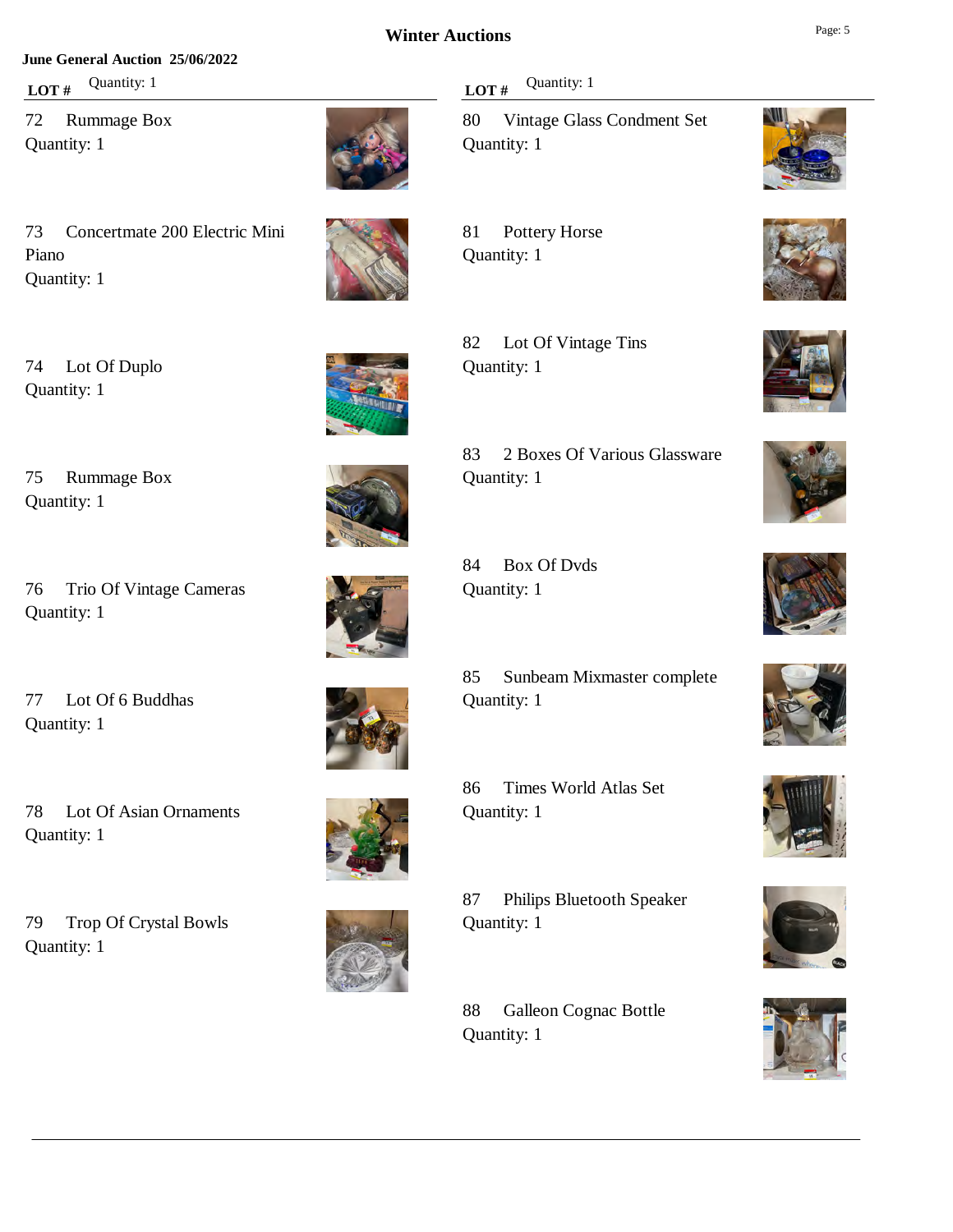#### **June General Auction 25/06/2022**

**LOT**  $#$  Quantity: 1

89 Baccarat Coffee Set Quantity: 1



91 Rummage Box Quantity: 1

Glass Bears Quantity: 1





93 Box Of Matchbox Vehicles Quantity: 1



94 Vintage Cutlery Canteen Quantity: 1



102 Lot Of Ladies Dress Shoes Size 9 1/2 Quantity: 1

103 Lot Of Historical Books Quantity: 1

104 Wooden B-double Truck Quantity: 1



97 Lot Of Kids Toys Quantity: 1

98 Electric Knife And Trifle Set Both new in boxes Quantity: 1























100 Lot Of Picture Frames Etc Quantity: 1

101 Royal Doulton Ellen Degeneres Dinner Set For 4 New in box Quantity: 1

95 Lot Of Vintage Magazines Quantity: 1

96 2x Porcelain Pierrot Dolls Quantity: 1









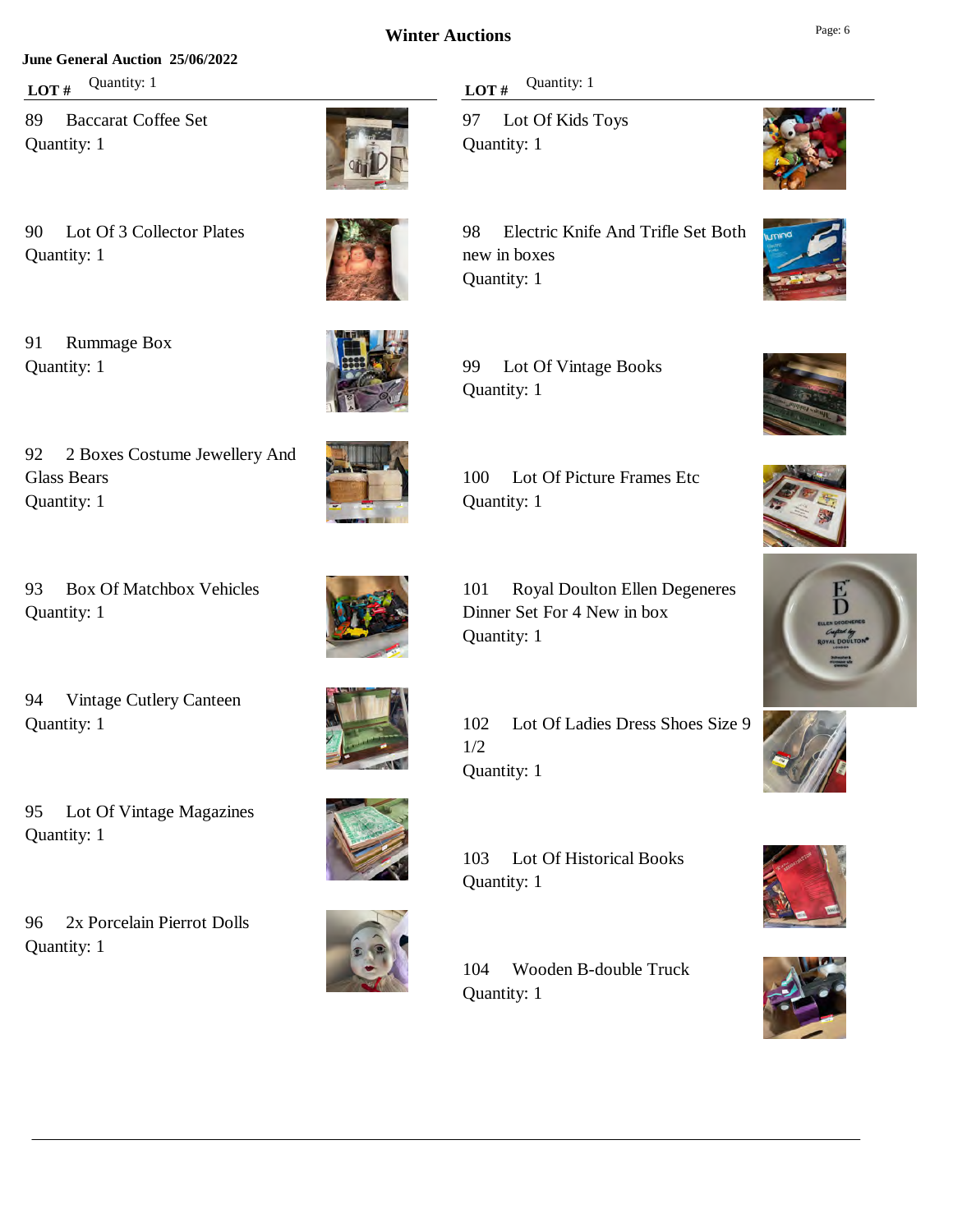#### **June General Auction 25/06/2022**

**LOT** # Quantity: 1

105 Lot Of Old Bottles Quantity: 1



106 Westinghouse Upright Freezer Quantity: 1

107 Kelvinator Chest Freezer Quantity: 1



108 Lg Stereo System With Remote Quantity: 1

109 Lg Fridge Freezer Quantity: 1

110 Pirates Expedition Model Ship New in box Quantity: 1



111 Shelf Unit Quantity: 1 112 Floodlight New in box Quantity: 1

113 Vintage Stones Green Ginger Pottery Jug Quantity: 1



121 Lot Of 4 Vintage Chairs Quantity: 1

121a Antique Dining Setting For 6 Extension table with 2 leafs Quantity: 1



114 Lot Of Star Wars Items New in packaging Quantity: 1





| 117 | Wooden Bunkbeds |
|-----|-----------------|
|     | Quantity: 1     |



Quantity: 1

Quantity: 1

119 Kids Safety Gate Quantity: 1

120 Portable Folding Cot





















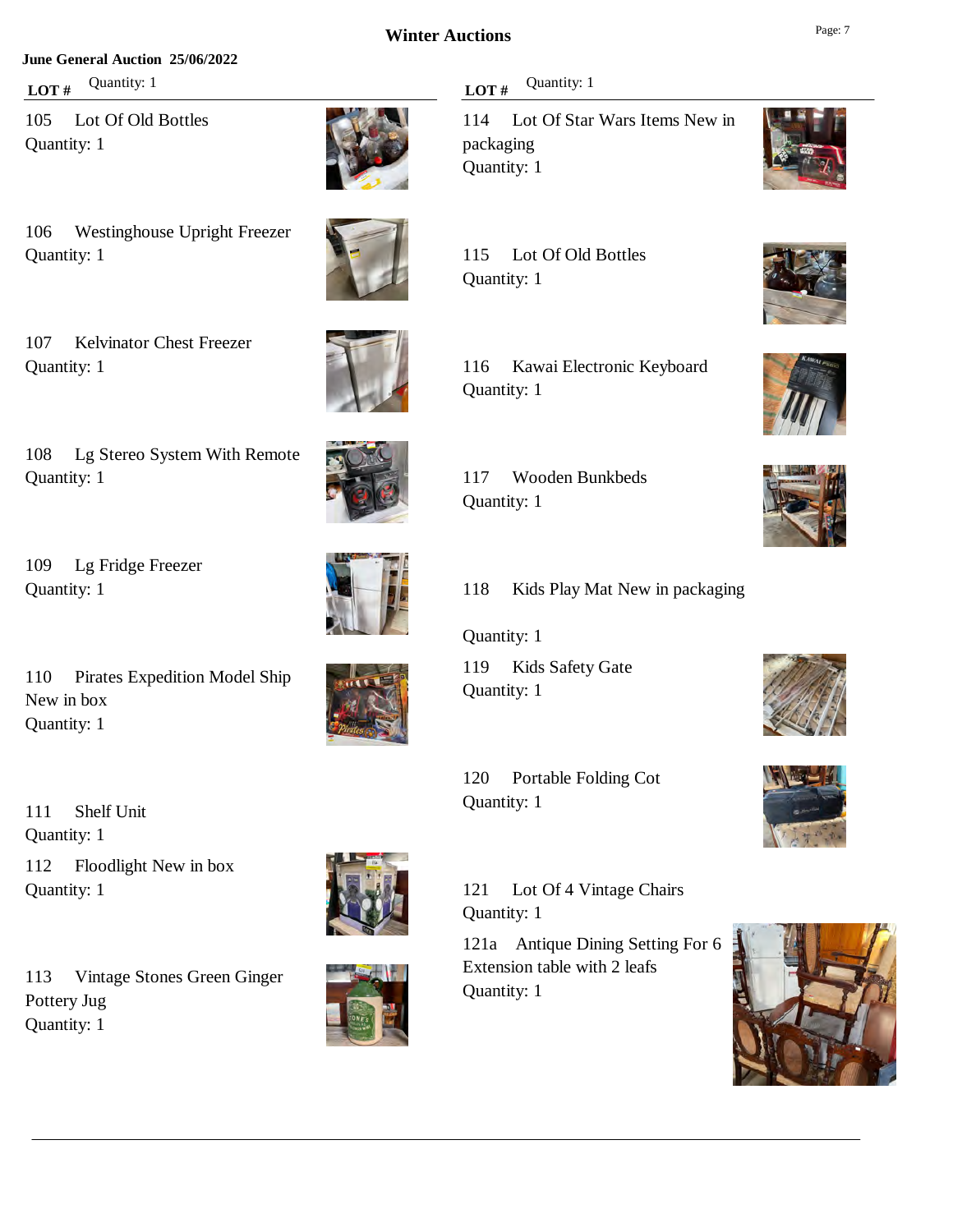#### **June General Auction 25/06/2022**

**LOT** # Quantity: 1

122 Vintage Chair Quantity: 1



123 Lg Fridge/freezer Quantity: 1



124 Lg 6.5kg Washing Machine Quantity: 1



125 Modern Timber Wardrobe Quantity: 1

126 Large Firetruck Toy Quantity: 1

127 Small Occasional Table Quantity: 1

128 Floor Rug Approx 1.5x3m

129 Wooden Bins - Laundry/potato

Quantity: 1

Quantity: 1

Box



Quantity: 1

136 Set Of Collectable Mid Century Hornsea Pottery Can with salt and pepper shakers and mustard set Quantity: 1

137 Microscope Set Quantity: 1

# **LOT** # Quantity: 1

130 Raw Surffboard Quantity: 1

131 Foot Rocker Quantity: 1

132 Pair Vases Quantity: 1



















# 133 Lot Of Vintage Wooden Items Quantity: 1



# 134 Lot Of Vintage Asian Items Quantity: 1





135 Pair Of Sea Shells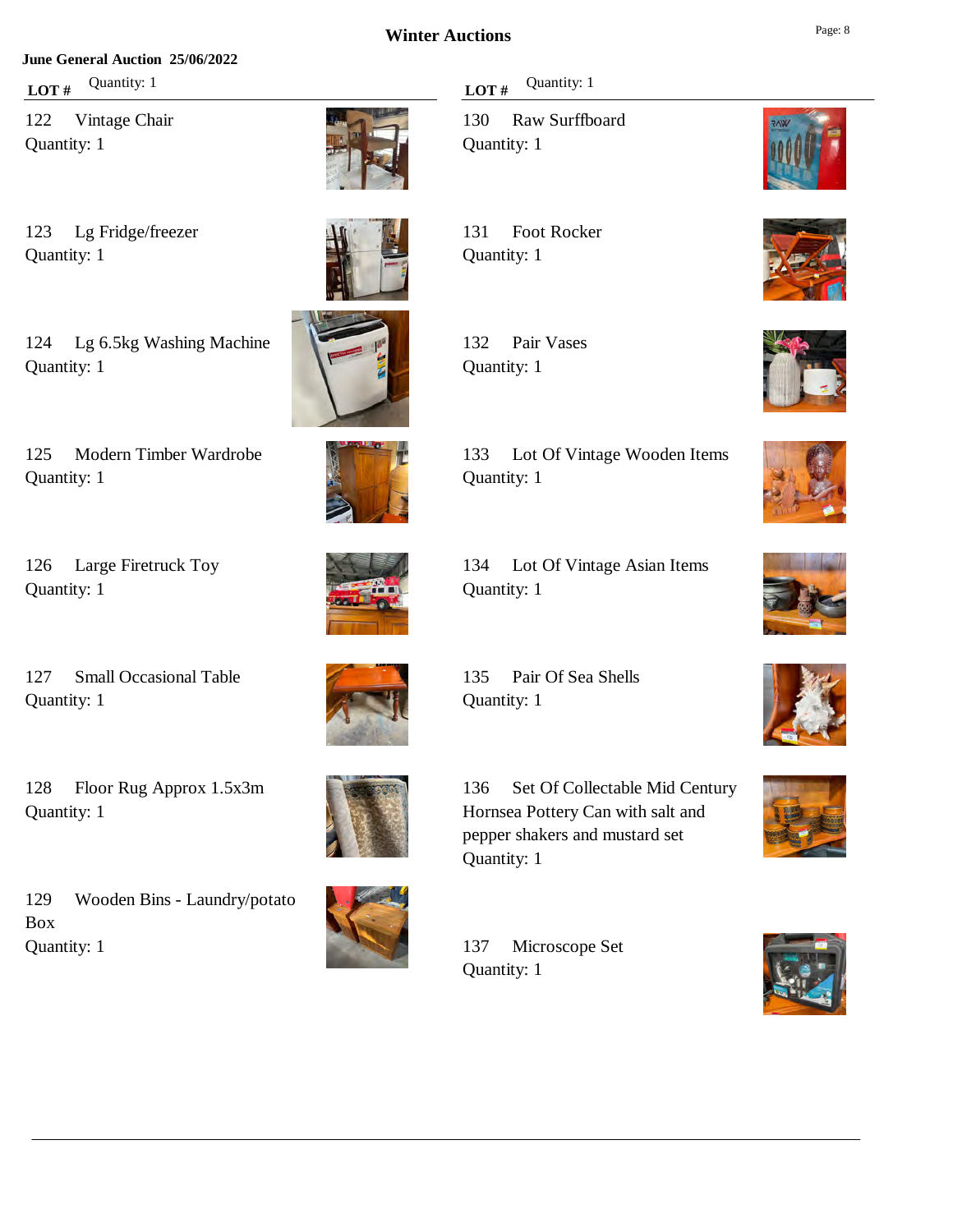#### **June General Auction 25/06/2022**

**LOT**  $#$  Quantity: 1

138 Xbox 360 Less Controllers Quantity: 1



139 Lot Of Books Quantity: 1



140 Timber Kitchen Hutch Quantity: 1



142 Bakelite Vintage Bedhead Lamp

Quantity: 1

143 Chinese Noodle Set Quantity: 1



144 4 Boxes Various Ornaments Quantity: 1



145 3 Lots Kids Toys New in boxes Quantity: 1

146 Large Superman Figurine Quantity: 1



155 Nitro Magnetic Bike Trainer New in box Quantity: 1

# **LOT** # Quantity: 1

147 Bendigo Pottery Jars Quantity: 1

148 Box Of Dolls Etc Quantity: 1

149 Pine Dining Setting For 4 Quantity: 1

150 Oil Heater Quantity: 1

151 Lot Of Kids Toys New in box Quantity: 1

152 Rummage Box Quantity: 1

153 Rummage Box Quantity: 1

154 Lot Of Old Bottles Quantity: 1

























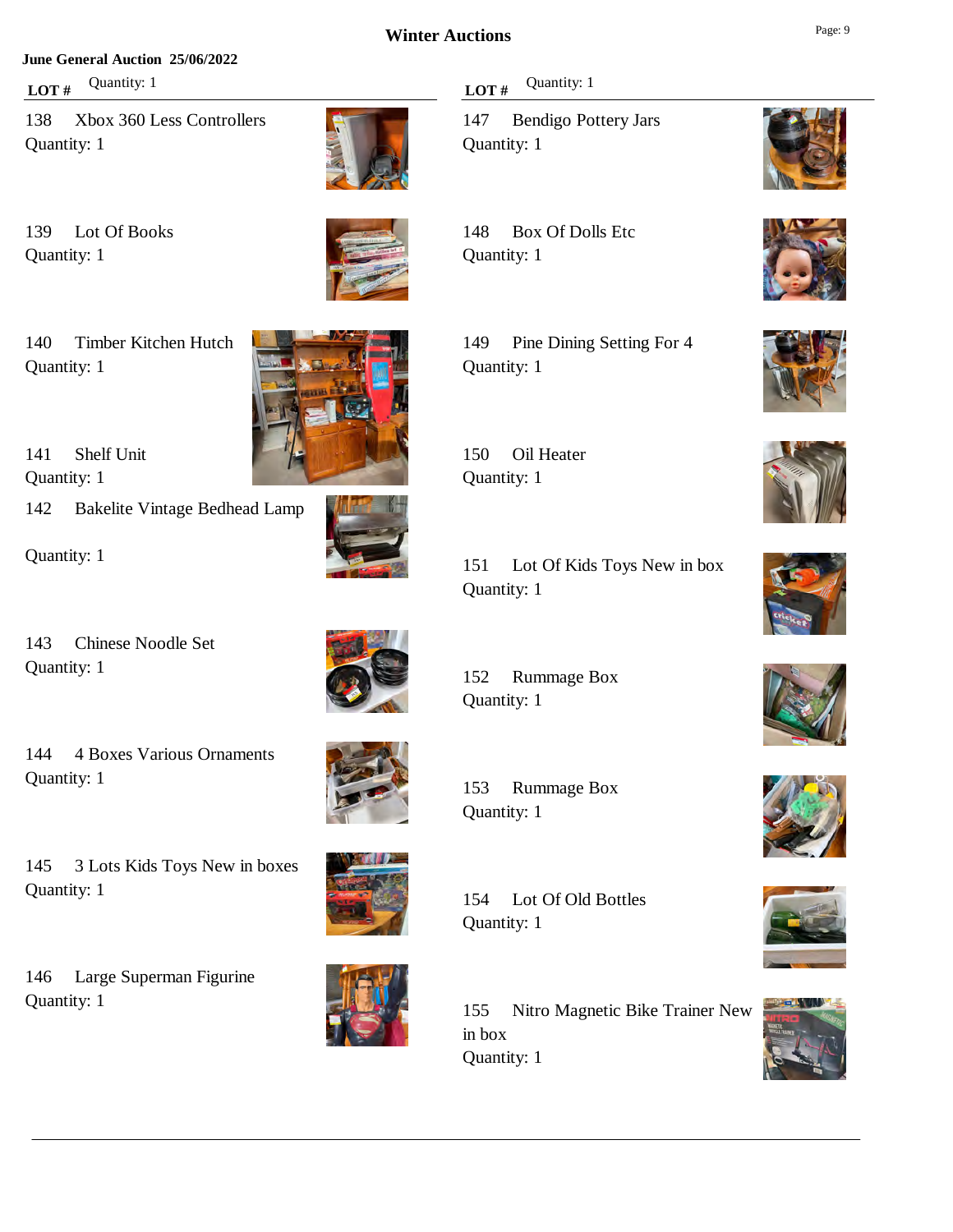#### **June General Auction 25/06/2022**

**LOT** # Quantity: 1

156 Lot Of Camping Gear Quantity: 1



157 Wooden Trunk Quantity: 1

158 Antique High Chair Quantity: 1



159 Altise Portable Air Con Unit Quantity: 1

159a Good Quality Kids Golf Set Quantity: 1

160 Pine Tallboy Quantity: 1

old stock

169 Wooden Planter Stand Quantity: 1

170 Asian Urn Quantity: 1

# **LOT**  $#$  Quantity: 1

163 3 Bins Of Kids Toys Matchbox etc Quantity: 1

164 Wooden Chest Quantity: 1

165 Wooden Tall Boy

166 Lot Of Kids Toys Quantity: 1

167 Lot Of Kids Toys Quantity: 1

168 Pair Bedside Tables

Quantity: 1





















Quantity: 1

161 Remote Controlled Cobra New

162 Kids Military Toys New in box Quantity: 1



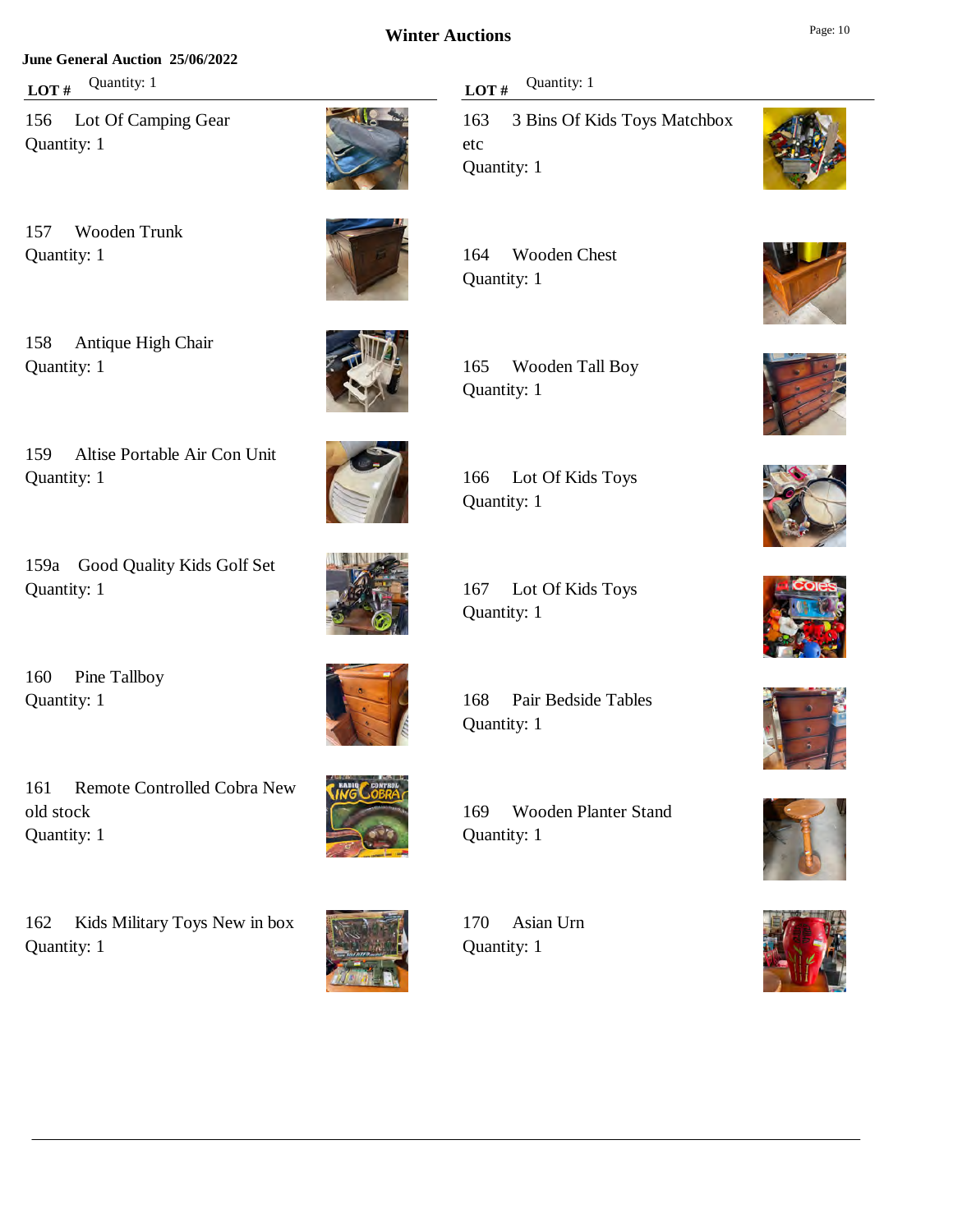#### **June General Auction 25/06/2022**

172 White Telephone Table

**LOT** # Quantity: 1

Quantity: 1

171 Pine Coffee Table Quantity: 1



173 Kids Outdoor Games New in boxes Quantity: 1



175 Stainless Lamp And Bin Quantity: 1



176 Vintage Desktop Set Quantity: 1



177 Rummage Box Of Ornaments Etc

Quantity: 1





185 Pair Vintage Parlour Chairs Reupholstered Quantity: 1























Posters Quantity: 1

Quantity: 1

Quantity: 1

Quantity: 1

**LOT**  $#$  Quantity: 1

178 Vintage Dining Setting Quantity: 1

179 Large Box Of Lego Quantity: 1

181 Set Of Vintage Tv Chairs

182 Lot Of Paintings Etc

183 Arthur Wood Teapot And Sugar

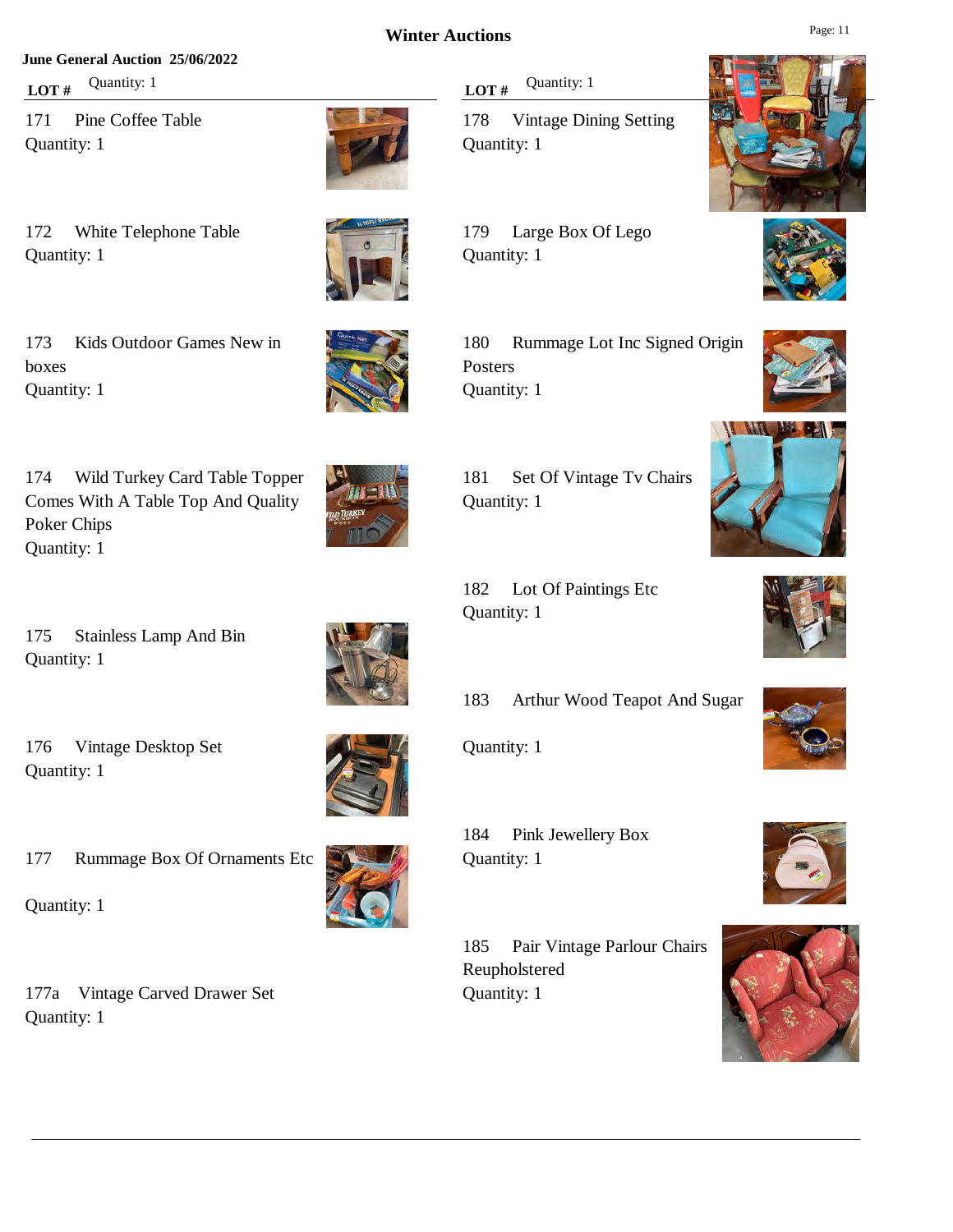#### **June General Auction 25/06/2022**

**LOT**  $#$  Quantity: 1

186 Large Box Xmas Ornaments Most new in boxes Quantity: 1



187 Vintage Sewing Machine In Cabinet Quantity: 1

188 Rummage Box

189 Single Vintage Chair

190 Pair Vintage Timber Chairs

191 Single Recliner Chair

Quantity: 1

Quantity: 1

Quantity: 1



196 Washjug And Basin

196a Asian Plates Quantity: 1

198 Plush Bench Seat

198a Wall Clock Quantity: 1

199 Vintage Radiogram Quantity: 1

200 Pair Outdoor Chairs Quantity: 1

**LOT**  $#$  Quantity: 1

194 Pair Antique Red Cane Chairs Quantity: 1

195 Antique Dining Setting For 4 Quantity: 1

Quantity: 1

197 Beanbag, Air Mattress Etc New in boxes Quantity: 1

Quantity: 1

Quantity: 1

192 Vintage White Cane Hall Table Quantity: 1

193 Rummage Box Quantity: 1























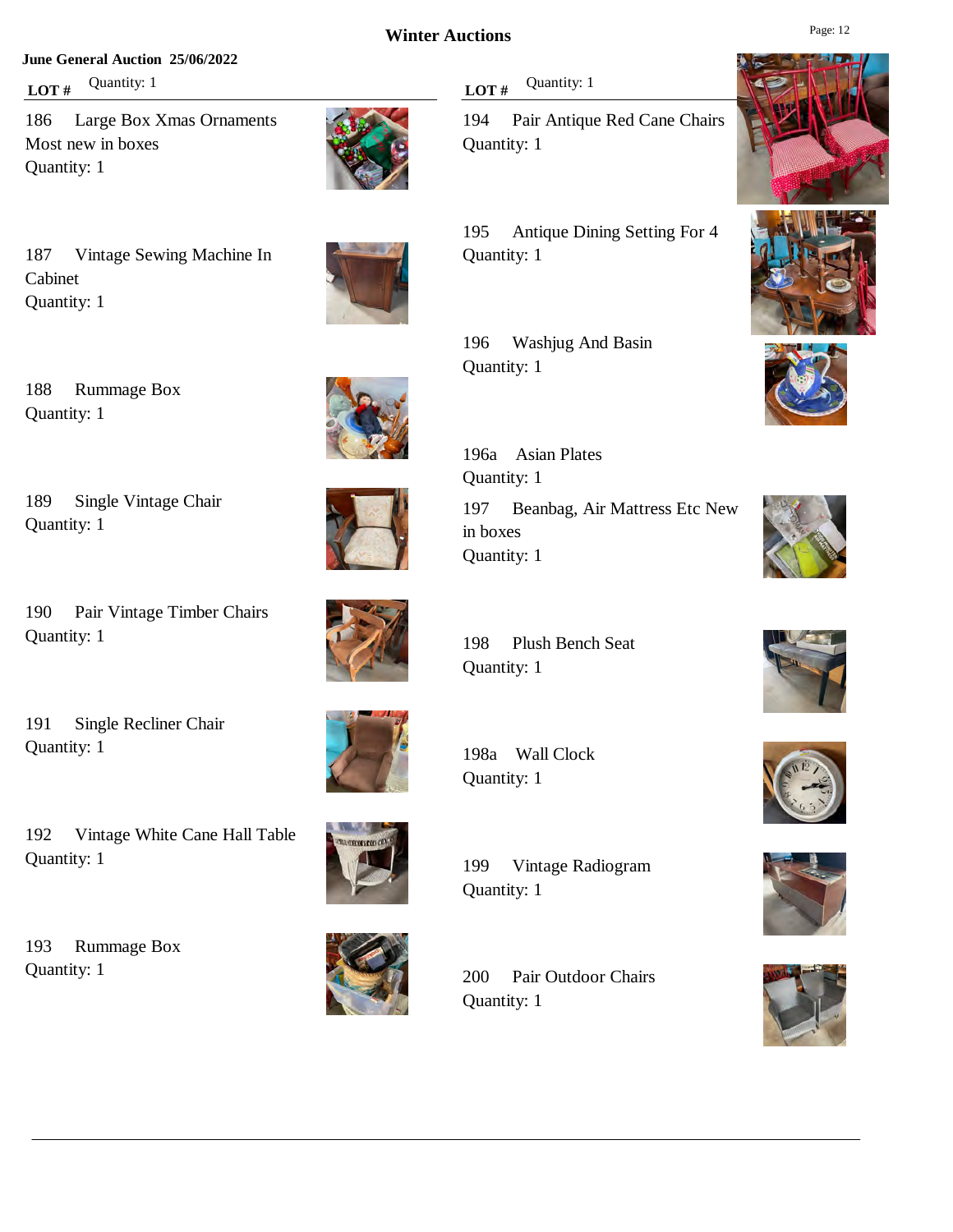#### **June General Auction 25/06/2022**

**LOT** # Quantity: 1

201 Black Framed Mirror Quantity: 1



202 Vintage Singer Sewing Machine In Cabinet Quantity: 1



203 Hall Table Quantity: 1



204 Shelf Unit Quantity: 1

205 Vintec Wine Fridge 42 Bottle Excellent working order Quantity: 1

206 Medium Camphorwood Chest Quantity: 1

207 Goblins Gold Slot Machine - For Display Purposes Only - No Keys But Is Open Quantity: 1

207a Gopher Dx Sport - Dark Blue with charger in excellent condition Quantity: 1



Tractor Minor wiring issues

214 2007 Vz Crewman Ute With Tradie Bars Starts, runs, drives, stops, as is



207b Fendi Scooter - Light Blue with charger in good condition Quantity: 1



209 Electric Cement Mixer Quantity: 1























210 Walker Zero Turn Mower - As Is

Quantity: 1